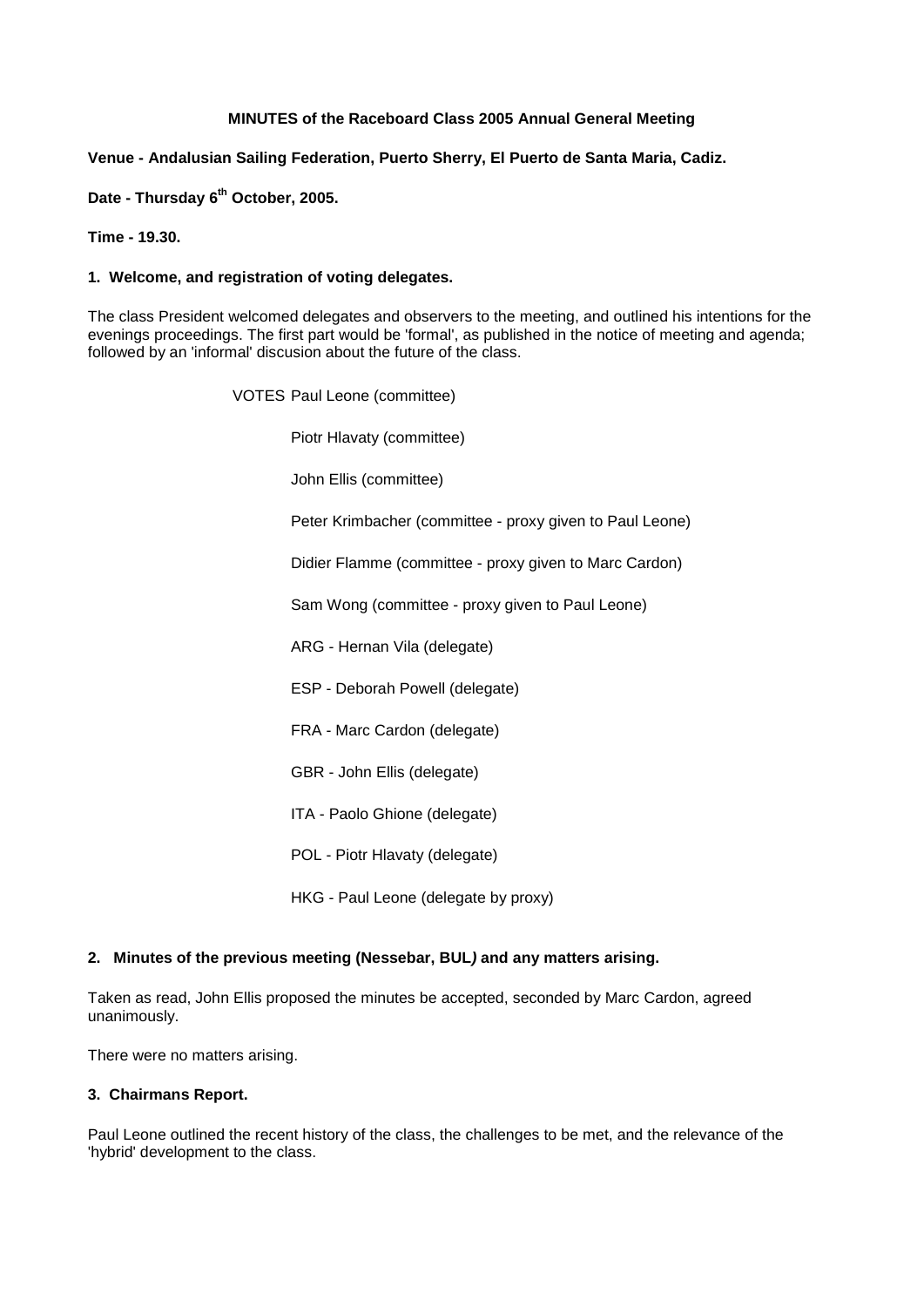Attracting the Olympic Class competitors and working closely with ISAF on the Production Board Scheme had reaped dividends: numbers had doubled at recent world championships, eg 2003 = 40; 2004 = 70;  $2005 = 120$ .

It had been important to clearly define a difference between Formula and Raceboard, set the new parameters for class rules, and encourage the development of new 'raceboards'. It is still the early days of hybrid development - 'an exciting future for the class, but we are unsure about the final outcome'.

Success will depend upon support from the brands/ manufacturers - development and innovation, but perhaps with more control than with formula.

The major challenges facing this development being - 'competitive wind limits', and making the class 'attractive' to potential competitors.

Manufacturers and 'brands' must encourage participation - send pro riders to events and support grass roots development. The class will consider offering prize money at events.

Raceboard Class now a vital element in the development of future Olympic windsurfing equipment.

#### **4. Financial Statement.**

John Ellis, IWA Treasurer, circulated copies of the 2004 yearly accounts, plus provisional 2005 half year figures.

Commenting on the Raceboard Class income statement: good attendances in Sopot (JYM ) and Cadiz (R/B Worlds) would result in higher income in 2005, than in 2004.

[The accounts are published on the IWA website.](http://www.internationalwindsurfing.com/files/usercontent/pages/04_Statutory_acs.pdf?menu=438&parent=272&grandparent=2)

## **5. Review of 2005 Class Rules.**

| 5.1 a) | Proposal to adopt a maximum sail size of 8.5 sq.m. for the Youth division (see<br>$7.1a$ ).                                                                                                            | YES-13 /<br>$NO - 0$  |
|--------|--------------------------------------------------------------------------------------------------------------------------------------------------------------------------------------------------------|-----------------------|
| b)     | Proposal to empower the Class Committee to review, and if necessary<br>change, the maximum sail size for Youth division after November decision regarding<br>equipment for the 2006 ISAF Youth Worlds. | YES -13 /<br>$NO - 0$ |
| 6.     | Proposals for 2006 Championship Rules.                                                                                                                                                                 |                       |
| 6.1 a) | to adopt for 2006 the 2005 Championship Rules without<br>change.                                                                                                                                       | <b>WITHDRAW</b><br>N  |
| b)     | to adopt for 2006 the 2005 Championship Rules with agreed changes (6.2 &<br>$6.3$ ).                                                                                                                   | YES -13 /<br>$NO - 0$ |
| 6.2    | To ADD the following 'division' rules to #1 - General: details in Appendix 1                                                                                                                           | YES -13 /<br>$NO - 0$ |
| a)     | <b>Gender Divisions</b>                                                                                                                                                                                | YES -13 /<br>$NO - 0$ |

|    | Age              |          | $YES - 13$ |
|----|------------------|----------|------------|
| b) |                  | $NO - 0$ |            |
|    | <b>Divisions</b> |          |            |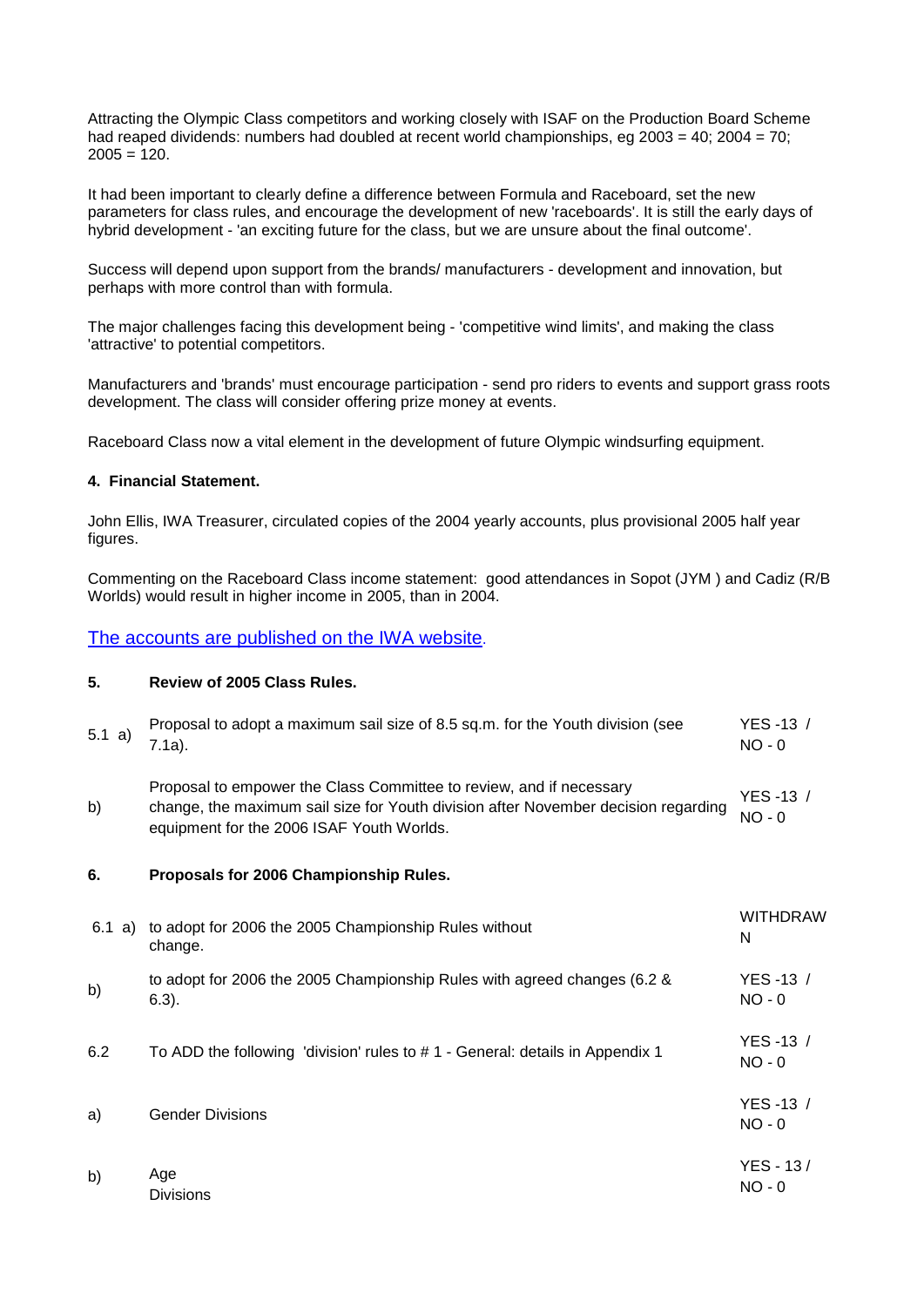| C)                        | Weight<br><b>Divisions</b>                                                                                                                                             | YES - 13/<br>$NO - 0$                             |
|---------------------------|------------------------------------------------------------------------------------------------------------------------------------------------------------------------|---------------------------------------------------|
| d)                        | <b>Division</b><br>Identification                                                                                                                                      | YES-13 /<br>$NO - 0$                              |
| e)                        | Minimums                                                                                                                                                               | YES -13 /<br>$NO - 0$                             |
| 6.3 a)                    | to ADD a 'Hybrid' division for a trial one year period, reviewed at next AGM.                                                                                          | YES -13 /<br>$NO - 0$                             |
| b)                        | empower the Class Committee to finalise the definition of Hybrid                                                                                                       | YES-13 /<br>$NO - 0$                              |
| C)                        | ADD rule to include 'IMCO' division                                                                                                                                    | YES-13 /<br>$NO - 0$                              |
| 6.4                       | AMEND Rule #7 - Sail Insignias: details in Appendix 2.                                                                                                                 | $YES - 6/NO$<br>- 6                               |
| 6.5                       | To authorise the Class Committee to undertake a further review of the Championship<br>Rules and introduce further changes, based upon the experience of the 2005 World | therefore not<br>approved<br>YES-13 /<br>$NO - 0$ |
|                           | Championship.                                                                                                                                                          |                                                   |
| 7.                        | Proposals for 2006 Championship 'Titles'.                                                                                                                              |                                                   |
| 7.1 a)                    | to ADD to the current World Titles (Men, Women, Masters) a Youth title from 2006                                                                                       | YES -13 /<br>$NO - 0$                             |
| 8.                        | Proposals for 2006 /2007 Championship venues.                                                                                                                          |                                                   |
| 8.1<br>a<br>$\mathcal{C}$ | that the Class Committee be empowered to select suitable venues for the 2006<br>World and Continental Championships, and finalise contracts.                           | YES-13 /<br>$NO - 0$                              |
| 8.2 a)                    | that the Class Committee be empowered to select suitable venues for the 2007<br>World and Continental Championships, and finalise contracts.                           | YES - 13/<br>$NO - 0$                             |
|                           | A presentation was made for Argentina (Mendoza province) to host the 2007<br>Worlds. (to close the meeting)                                                            |                                                   |
|                           | 'Declarations of interest' received from France, Italy, Poland and Thailand.                                                                                           |                                                   |
| 9.                        | <b>Class Committee Elections (bi-annual)</b>                                                                                                                           |                                                   |
| 9.1                       | Proposal - to increase the membership of the class committee to<br>9.                                                                                                  | YES - 13/<br>$NO - 0$                             |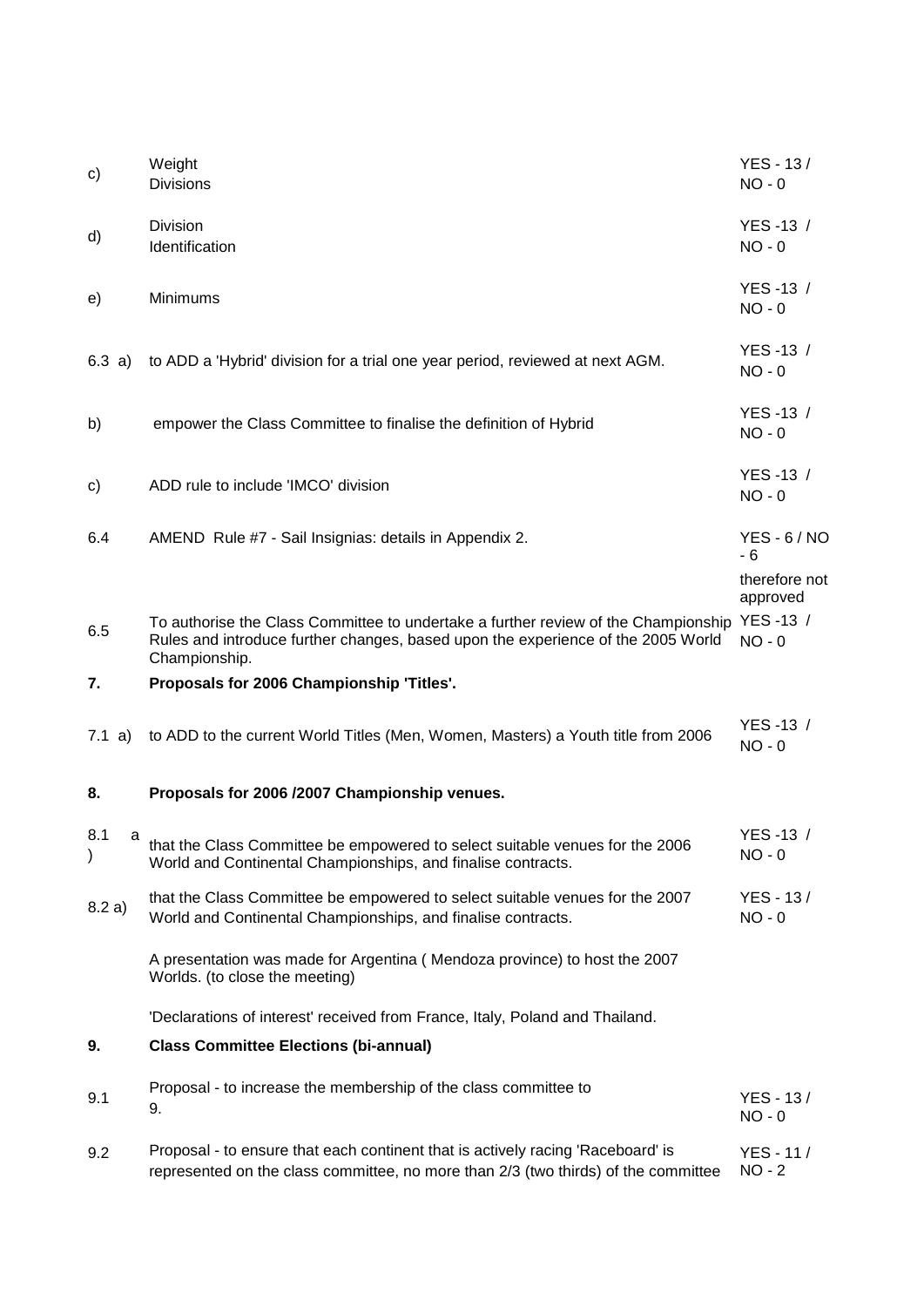shall come from one continent.

|                                                       | Marc Cardon<br>explained his<br>objection |
|-------------------------------------------------------|-------------------------------------------|
| Nominations received:                                 | $YES - 13/$                               |
| Deborah Powell (ESP)                                  | $NO - 0$                                  |
| John Ellis (GBR) : candidate for re-election          | YES - 13/<br>$NO - 0$                     |
| Tak Sum Wong - 'Sam' (HKG): candidate for re-election | YES - 13/<br>$NO - 0$                     |

Late nominations were also received for Christian Chardon (FRA) and Marc Cardon (FRA), both supported by FFV.

Raceboard Committee to finalise - no objections were received for either candidate.

NOTES - 2006/2007 Championship venues:

A detailed presentation was made to the meeting by a delegation from Mendoza Province, Argentina.

Hernan Vila offered an English interpretation of the bid, and supported the application for a World Championship in 2007.

# APPENDIX 1

#### **1.1 Gender Divisions**

- **1.1.1** MEN (A)
- **1.1.2** WOMEN (B)

# **1.2 Age Divisions**

- **1.2.1** YOUTH (C) is a man or woman who is less than 20 years old;
- **1.3.2** Junior (D) is a boy or girl who is less than 17 years old;
- **1.3.3** Master (G) is a man who has reached the age 35, or a woman who has reached the age of 30;

**1.3.4** Grand Master (H) is a man who has reached the age of 45, or a woman who has reached the age of 40.

**1.3.5** A sailor must have reached the minimum age limit in the relevant age division by December 31<sup>st</sup> before the year of competition.

**1.3.6** A sailor must not be older than the maximum age limit in the relevant age division by December 31<sup>st</sup> in the year of competition.

# **1.4 Weight Divisions**

**1.4.1 Lightweight -** A sailor who weighs less than 80kg;